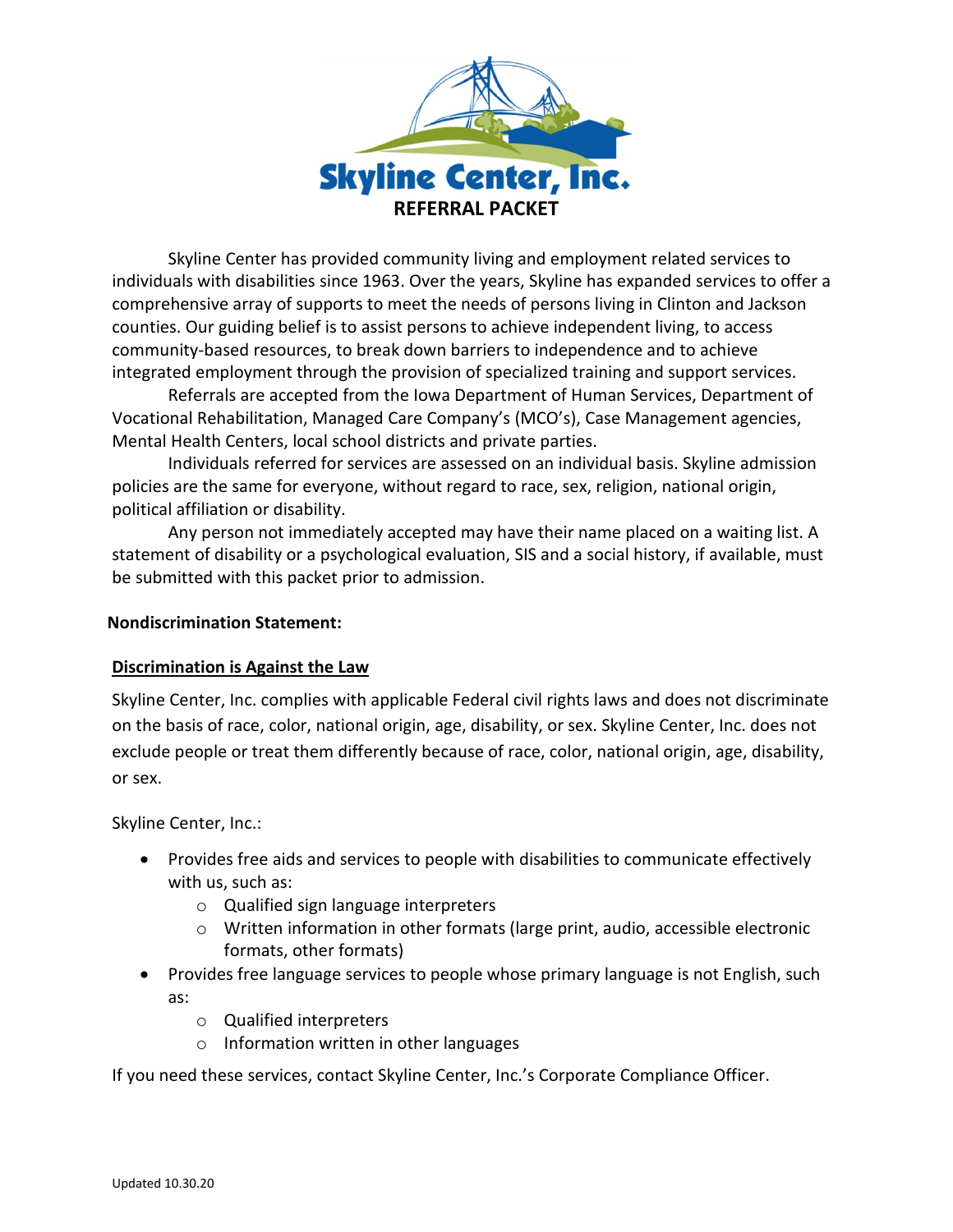If you believe that Skyline Center, Inc. has failed to provide these services or discriminated in another way on the basis of race, color, national origin, age, disability, or sex, you can file a grievance in person or by using one of the following methods:

- Mail: Compliance Officer, 2600 N  $4<sup>th</sup>$  Street, Clinton, Iowa 52732
- Phone: 1-855-661-2667
- Fax: (563) 243-9901
- Email: Compliance@SkylineCenter.org

If you need help filing a grievance, the Skyline Center, Inc. Corporate Compliance Officer is available to help you.

You can also file a civil rights complaint with the U.S. Department of Health and Human Services, Office for Civil Rights, electronically through the Office for Civil Rights Complaint Portal, available at https://ocrportal.hhs.gov/ocr/portal/lobby.jsf, or by mail or phone at: U.S. Department of Health and Human Services 200 Independence Avenue, SW Room 509F, HHH Building, Washington, D.C. 20201; Phone: (800) 368-1019, TDD: (800) 537-7697

Complaint forms are available at http://www.hhs.gov/ocr/office/file/index.html.

## **Proficiency of Language Assistance Services**

ATTENTION: If you speak a language listed below, language assistance services, free of charge, are available to you. If you require language assistance, please call (563) 243-4065.

Languages: Arabic Chinese French German Hindi Karen Korean Laotian Pennsylvanian Dutch Russian Serbo-Croatian Spanish Tagalog Thai Vietnamese

If you have any questions or need assistance to complete this application, please contact one of the below listed persons:

Dani Corbin, QI Coordinator/Admissions Chair (563)243-4065, ext.137

 Lynne Hilgendorf, Community Living Director (563)243-4065, ext. 136 Home Health Administrator **Available Programs/Services**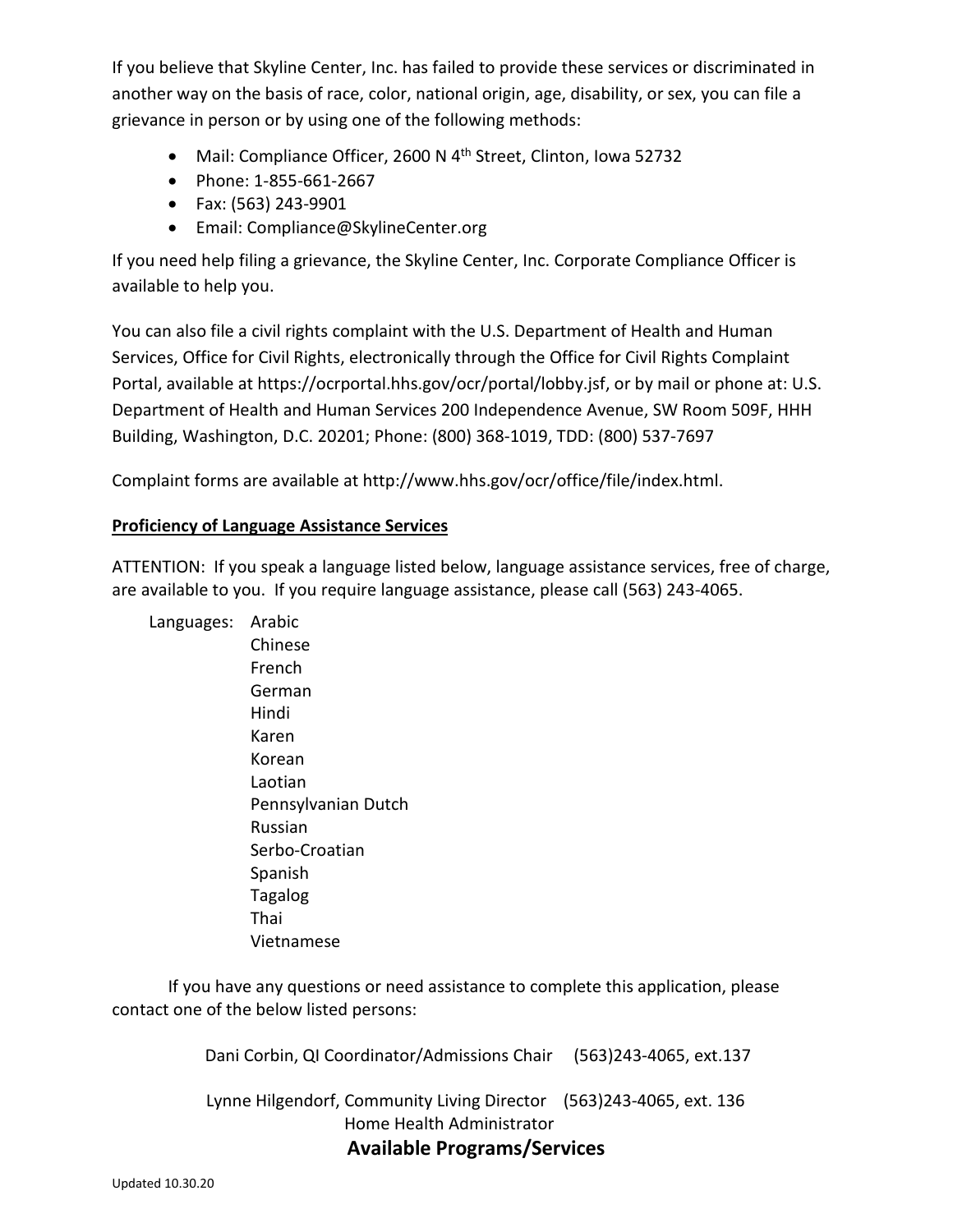### *Community Services*

- **\*** Home Health: Skilled Nursing, Home Health Aide, Homemaker
- **\*** Community Integration: Day Habilitation
- \* Supported Living: Supported Community Living (SCL), Respite, Consumer Directed Attendant Care (CDAC), Interim Medical Monitoring and Treatment (IMMT), Home and Vehicle Modification (HVM), Personal Emergency Response System (PERS)
- *\** Community Housing

#### *Employment Services*

**\*** Community Employment: Supported Employment, Long Term Job Coaching, Vocational Rehabilitation Work Evaluation, Job Development.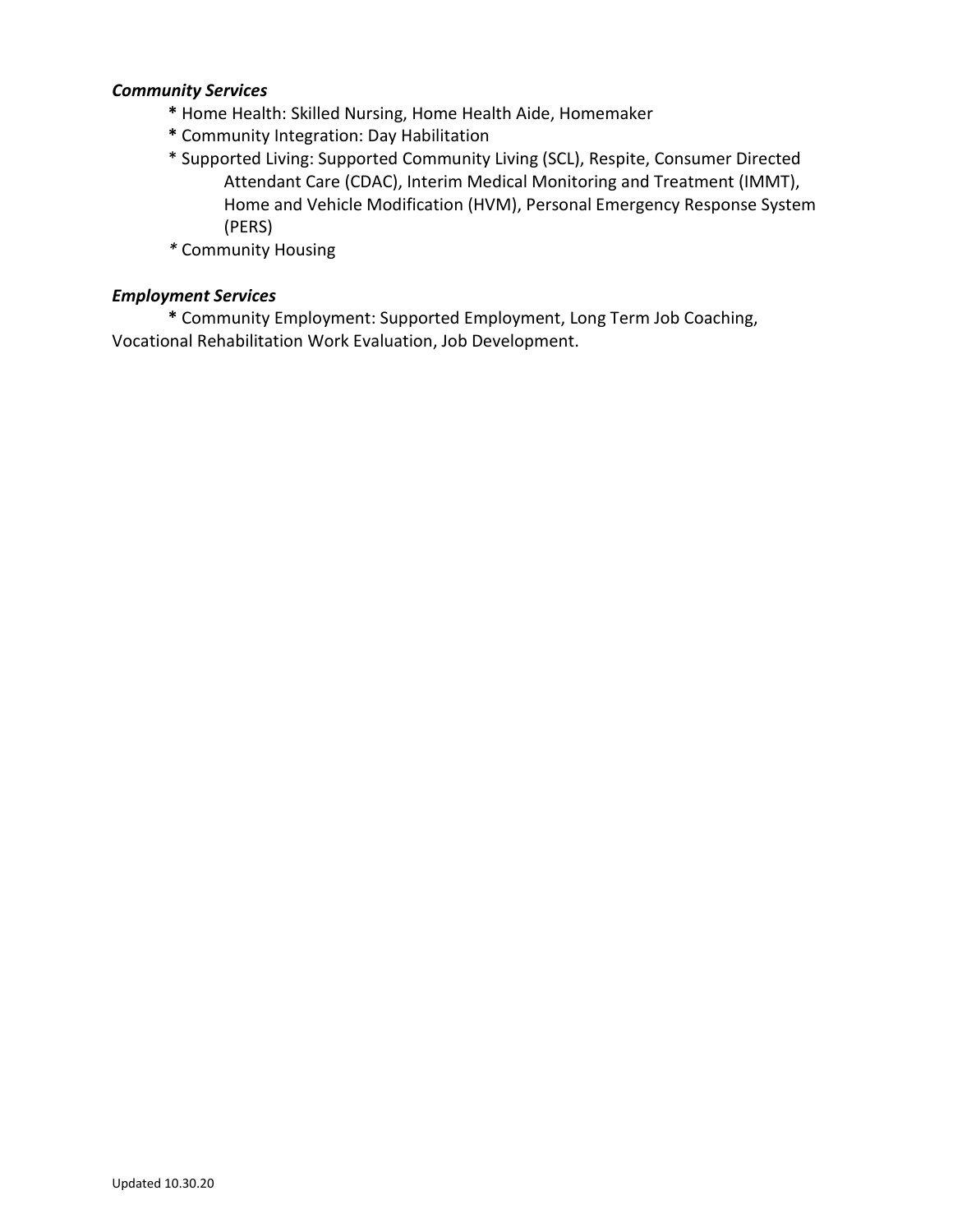# **SKYLINE CENTER, INC. APPLICATION**

|                                                                                                                | Date____________    |
|----------------------------------------------------------------------------------------------------------------|---------------------|
| <b>Funding Source: (Check One):</b>                                                                            |                     |
| ID Waiver_______ BI Waiver_______ Elderly Waiver______ PD Waiver______                                         |                     |
| Home Based Habilitation______ AIDS/HIV Waiver______ Regional Funding_____ Medicaid_____                        |                     |
| Medicare______ Private Pay______ Vocational Rehabilitation_____                                                |                     |
| Services applying for: (Please Check)                                                                          |                     |
| Day Habilitation________Supported Community Living Daily:_______ Intermittent______                            |                     |
| Respite:______ CDAC:_____Home Health:______ Supported Employment_____                                          |                     |
| Housing (pre-rental application required) ______                                                               |                     |
| PERSONAL INFORMATION:                                                                                          |                     |
| Applicants Full Name: 1990 and 200 and 200 and 200 and 200 and 200 and 200 and 200 and 200 and 200 and 200 and |                     |
|                                                                                                                |                     |
|                                                                                                                |                     |
|                                                                                                                |                     |
|                                                                                                                |                     |
|                                                                                                                |                     |
| Guardian Name: 1988 - 1999 - 1999 - 1999 - 1999 - 1999 - 1999 - 1999 - 1999 - 1999 - 1999 - 1999 - 1999 - 199  |                     |
|                                                                                                                |                     |
| Guardian home phone: __________________________Cell: ________________________Work: ________________            |                     |
| <b>REFERRAL</b>                                                                                                |                     |
|                                                                                                                |                     |
|                                                                                                                |                     |
|                                                                                                                | $\mathsf{Zip} \_\_$ |
|                                                                                                                |                     |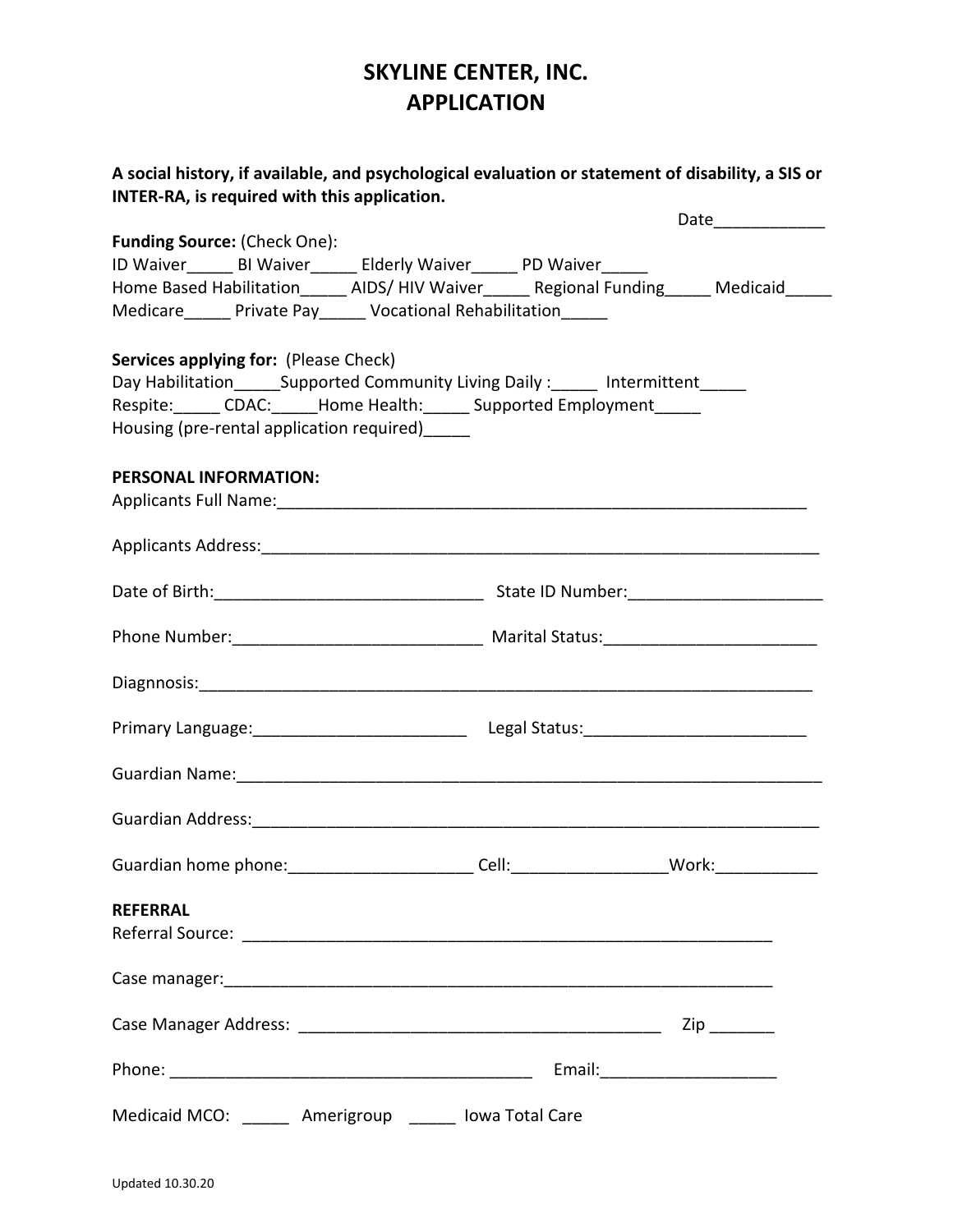# MEDICAL INFORMATION.

| 2142 111 911112 11911                 |
|---------------------------------------|
|                                       |
|                                       |
|                                       |
|                                       |
|                                       |
|                                       |
|                                       |
|                                       |
| <b>EMERGENCY CONTACT INFORMATION:</b> |
|                                       |
|                                       |
|                                       |
|                                       |
|                                       |
|                                       |
| <b>MEDICAL INFORMATION</b>            |
|                                       |

| Medication | Dosage | Frequency | Physician | Reason<br>Prescribed |
|------------|--------|-----------|-----------|----------------------|
|            |        |           |           |                      |
|            |        |           |           |                      |
|            |        |           |           |                      |
|            |        |           |           |                      |
|            |        |           |           |                      |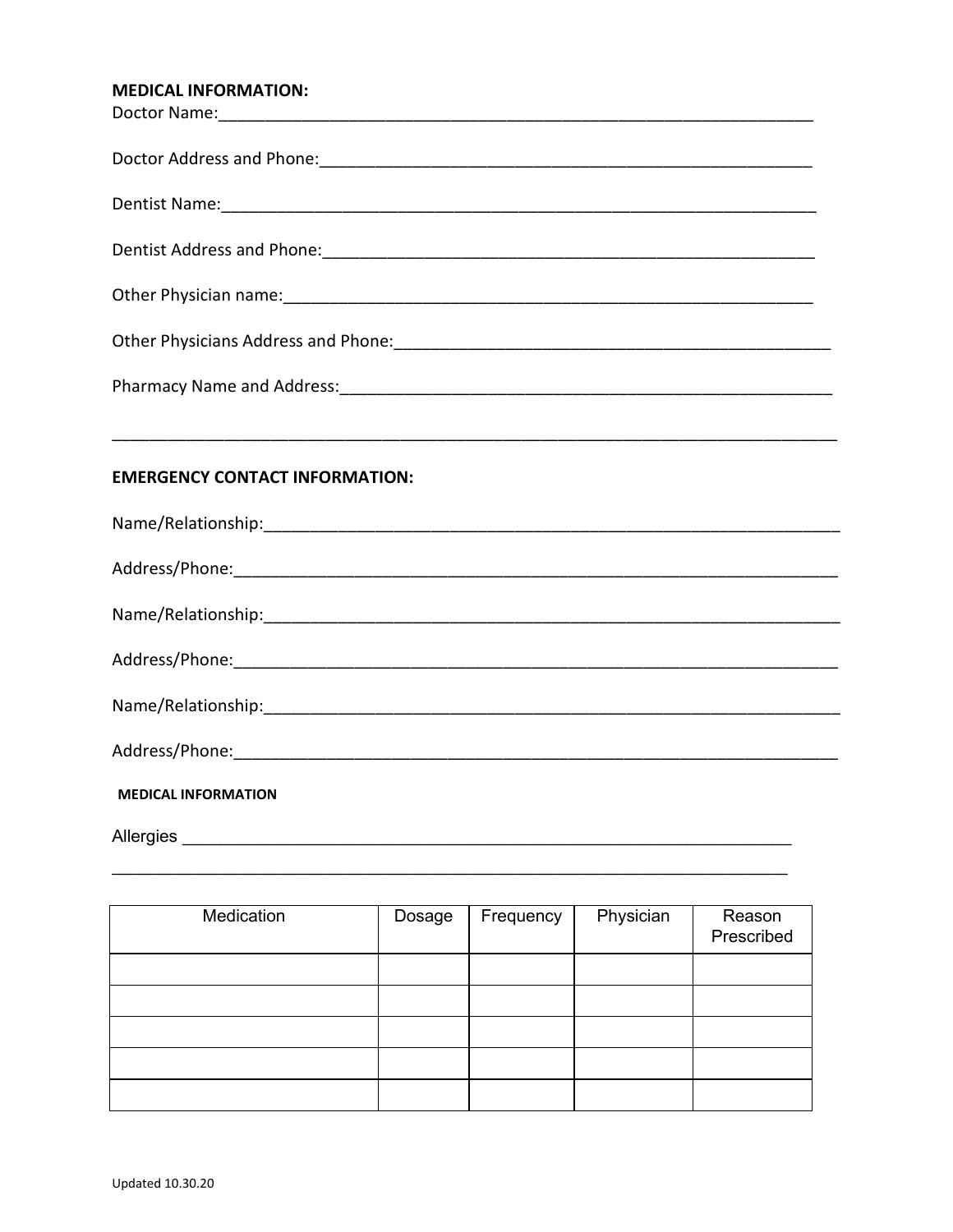# **FINANCIAL RESOURCE INFORMATION**

 $\overline{\phantom{a}}$ 

| Is the applicant their own payee: _______ Yes _______ No                                                                                                                                                                       |
|--------------------------------------------------------------------------------------------------------------------------------------------------------------------------------------------------------------------------------|
| Payee Name: 1988 Manual Manual Manual Manual Manual Manual Manual Manual Manual Manual Manual Manual Manual Ma                                                                                                                 |
|                                                                                                                                                                                                                                |
| Payee Phone:                                                                                                                                                                                                                   |
| Conservator: Yes No                                                                                                                                                                                                            |
| Conservator Name: Name and Solid Conservator Name and Solid Conservation of the Conservation of the Conservation of the Conservation of the Conservation of the Conservation of the Conservation of the Conservation of the Co |
| Conservator Address: Universe of the Conservator Address:                                                                                                                                                                      |
|                                                                                                                                                                                                                                |
| <b>Sources of Income:</b><br>Current benefits (list amount received each month)<br>Veterans Benefits:________________                                                                                                          |
| Work Income: ___________________ Veteran's Benefits: ___________________                                                                                                                                                       |
| Housing Assistance (section 8)_________________<br>Worker's Comp:__________________                                                                                                                                            |
|                                                                                                                                                                                                                                |
| Have you received past benefits that are now terminated?________________________                                                                                                                                               |
|                                                                                                                                                                                                                                |
|                                                                                                                                                                                                                                |
|                                                                                                                                                                                                                                |
| Location of burial contract:                                                                                                                                                                                                   |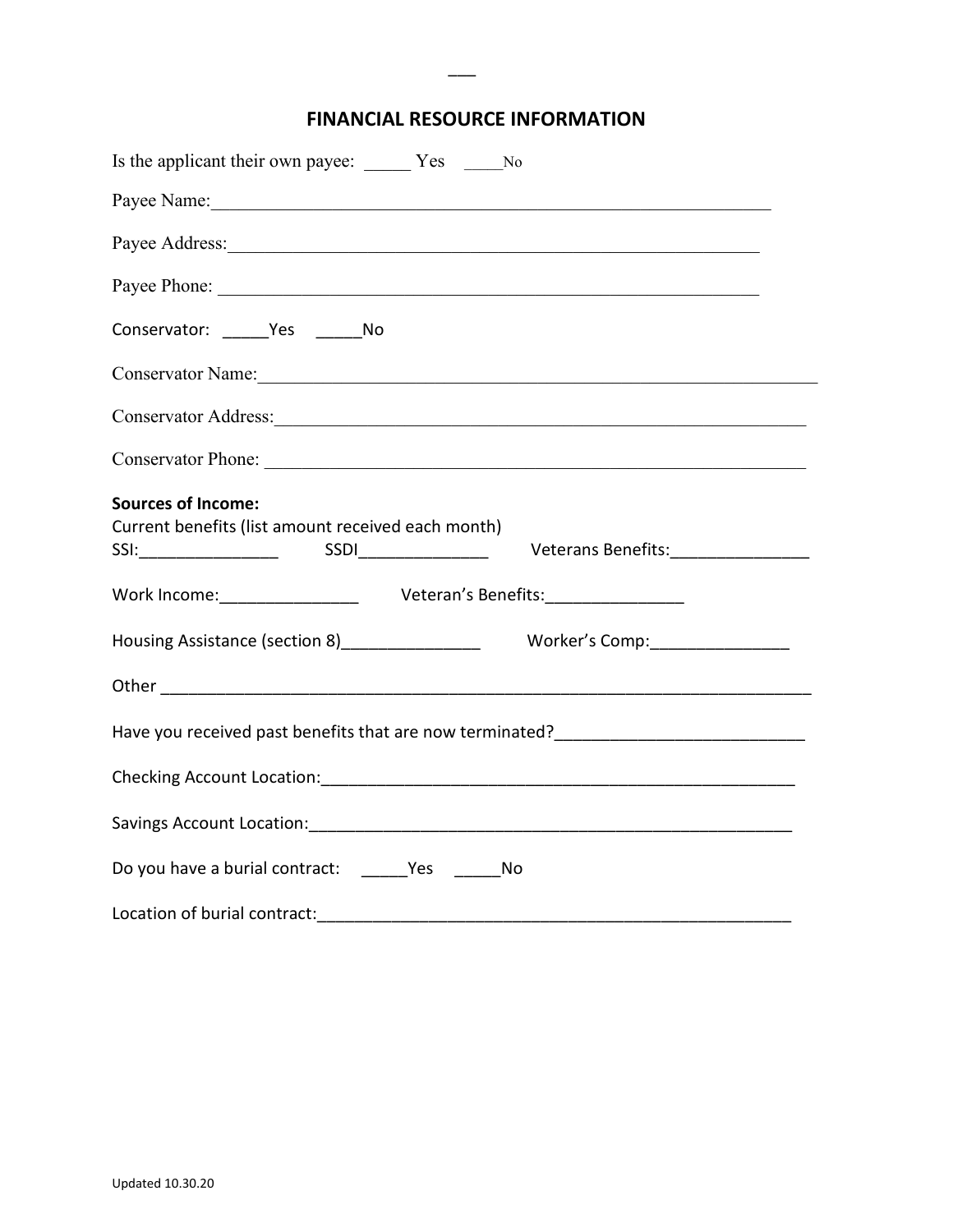# SOCIAL HISTORY INFORMATION

| Description of current/previous living environments:____________________________<br><u> 1999 - Jan James James James James James James James James James James James James James James James James</u>                                                                                                                                               |
|------------------------------------------------------------------------------------------------------------------------------------------------------------------------------------------------------------------------------------------------------------------------------------------------------------------------------------------------------|
|                                                                                                                                                                                                                                                                                                                                                      |
|                                                                                                                                                                                                                                                                                                                                                      |
|                                                                                                                                                                                                                                                                                                                                                      |
| <u> 1989 - Johann Harry Harry Harry Harry Harry Harry Harry Harry Harry Harry Harry Harry Harry Harry Harry Harry</u><br>List any hobbies, leisure time pursuits, activities, clubs, organizations: ________________________<br><u> 1999 - Johann John Harry Harry Harry Harry Harry Harry Harry Harry Harry Harry Harry Harry Harry Harry Harry</u> |
| <u> 1989 - Johann John Harry Harry Harry Harry Harry Harry Harry Harry Harry Harry Harry Harry Harry Harry Harry</u>                                                                                                                                                                                                                                 |
| List any violent/aggressive sexually acting out behaviors: _____________________                                                                                                                                                                                                                                                                     |
| List any Medical/Psychiatric/Behavioral Conditions (include substance abuse history, illnesses,<br>hospitalizations, suicidal ideations/behaviors, current or previous therapies and treatments,                                                                                                                                                     |
| List any daily/weekly routine:<br><u>List</u> any daily/weekly routine:                                                                                                                                                                                                                                                                              |

Your Strengths: <u>www.common.common.common.common.common.com</u>

Updated 10.30.20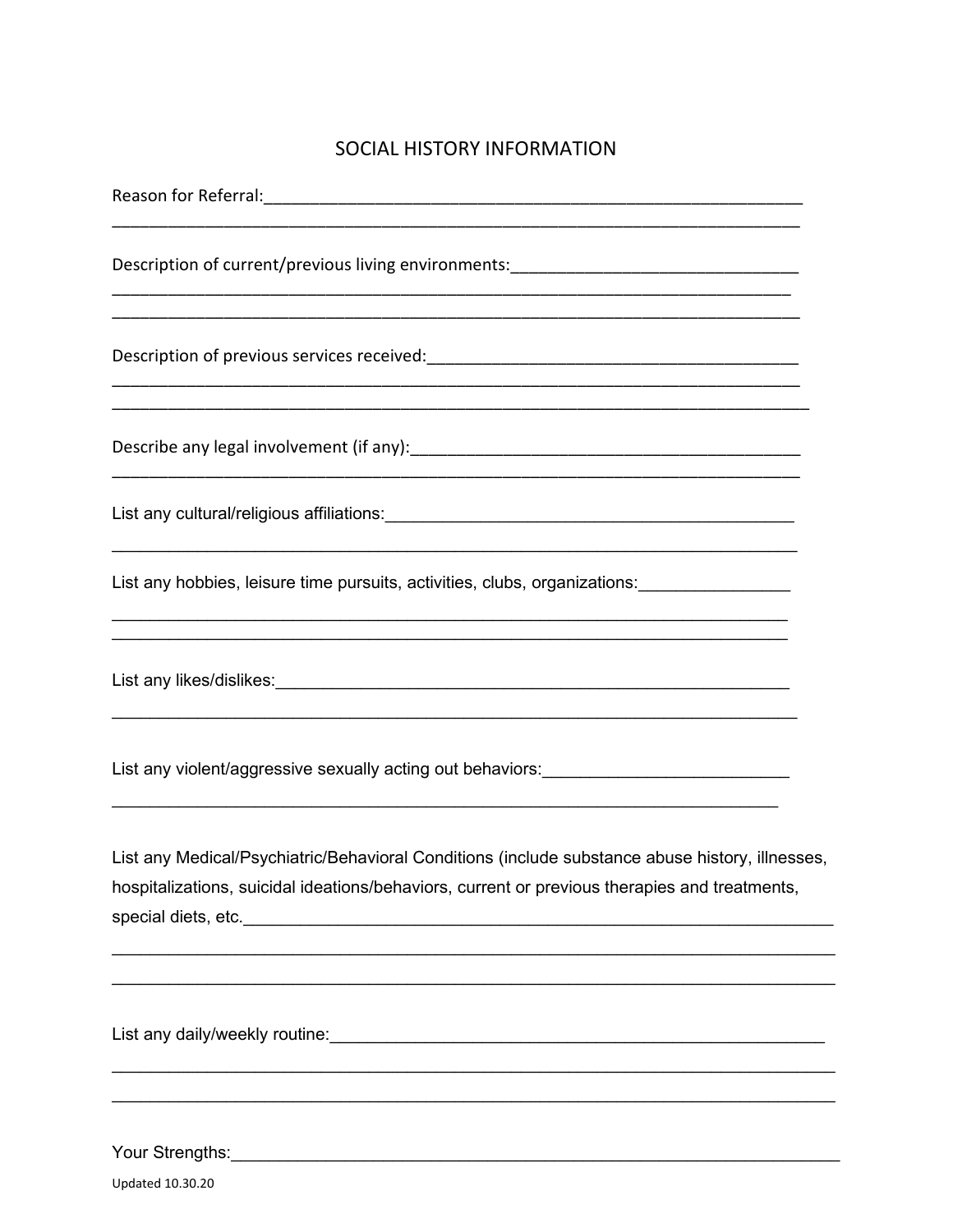Does you have any physical conditions that might need special consideration in work/living settings? Yes or No

 $\_$  , and the set of the set of the set of the set of the set of the set of the set of the set of the set of the set of the set of the set of the set of the set of the set of the set of the set of the set of the set of th \_\_\_\_\_\_\_\_\_\_\_\_\_\_\_\_\_\_\_\_\_\_\_\_\_\_\_\_\_\_\_\_\_\_\_\_\_\_\_\_\_\_\_\_\_\_\_\_\_\_\_\_\_\_\_\_\_\_\_\_\_\_\_\_\_\_\_\_\_\_\_\_\_\_

 $\_$  , and the set of the set of the set of the set of the set of the set of the set of the set of the set of the set of the set of the set of the set of the set of the set of the set of the set of the set of the set of th \_\_\_\_\_\_\_\_\_\_\_\_\_\_\_\_\_\_\_\_\_\_\_\_\_\_\_\_\_\_\_\_\_\_\_\_\_\_\_\_\_\_\_\_\_\_\_\_\_\_\_\_\_\_\_\_\_\_\_\_\_\_\_\_\_\_\_\_\_\_\_\_\_\_\_

 $\mathcal{L}_\text{max}$  , and the contribution of the contribution of the contribution of the contribution of the contribution of the contribution of the contribution of the contribution of the contribution of the contribution of t

If Yes, Explain

Any Additional Comments:\_\_\_\_\_\_\_\_\_\_\_\_\_\_\_\_\_\_\_\_\_\_\_\_\_\_\_\_\_\_\_\_\_\_\_\_\_\_\_\_\_\_\_\_\_\_\_\_\_\_\_\_\_\_

**Educational Background:**

School/Location:\_\_\_\_\_\_\_\_\_\_\_\_\_\_\_\_\_\_\_\_\_\_\_\_\_\_\_\_\_\_\_\_\_\_\_\_\_\_\_\_\_\_\_\_\_\_\_\_\_\_\_\_\_\_\_\_\_\_\_\_\_\_

Highest Grade Completed: \_\_\_\_\_\_\_\_\_\_\_\_\_\_\_\_\_\_\_\_\_\_\_\_\_\_\_\_\_\_\_\_\_\_\_ Date: \_\_\_\_\_\_\_\_\_\_\_\_\_

#### **Employment History:**

List all jobs you have had, starting with the most recent first:

| Employer: | Job/Responsibilities: | Dates: | Reason for leaving: |
|-----------|-----------------------|--------|---------------------|
|           |                       |        |                     |
|           |                       |        |                     |
|           |                       |        |                     |
|           |                       |        |                     |
|           |                       |        |                     |
|           |                       |        |                     |

## **Medical Review:**

**Date of last Immunizations:**

| Diphtheria          |
|---------------------|
| <b>Pertussis</b>    |
| Rubella             |
| <b>Hep B Series</b> |
| Tetanus:            |
|                     |

List any surgeries and dates:\_\_\_\_\_\_\_\_\_\_\_\_\_\_\_\_\_\_\_\_\_\_\_\_\_\_\_\_\_\_\_\_\_\_\_\_\_\_\_\_\_\_\_\_\_\_\_\_\_\_\_\_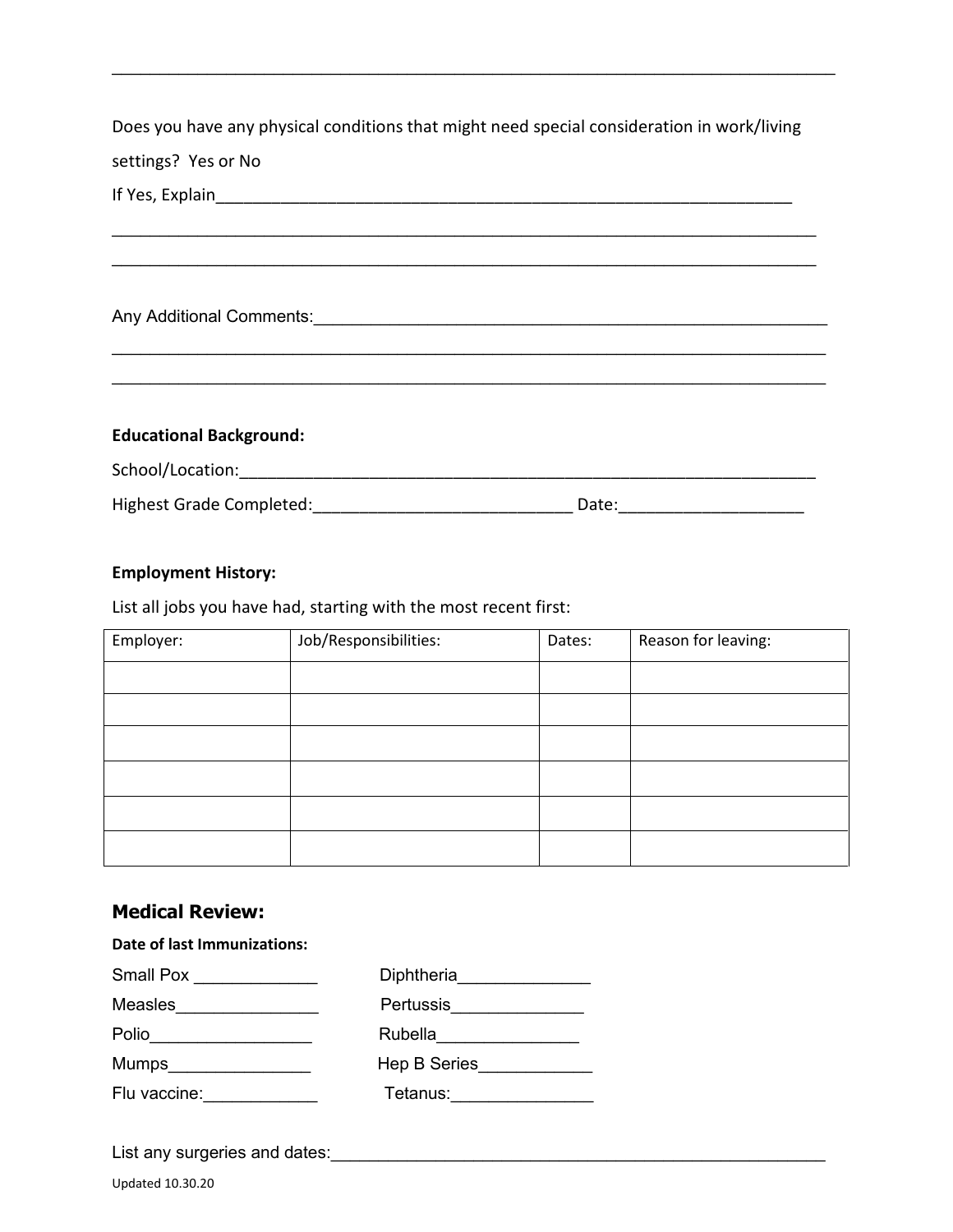List any Medical Diagnosis (ie diabetes, epilepsy etc):

#### **Supported Employment (only)**

Do you have any physical conditions that need special consideration in a work setting? Y or N If Yes please explain: The state of the state of the state of the state of the state of the state of the state of the state of the state of the state of the state of the state of the state of the state of the state of the

\_\_\_\_\_\_\_\_\_\_\_\_\_\_\_\_\_\_\_\_\_\_\_\_\_\_\_\_\_\_\_\_\_\_\_\_\_\_\_\_\_\_\_\_\_\_\_\_\_\_\_\_\_\_\_\_\_\_\_\_\_\_\_\_\_\_\_\_\_\_\_\_\_\_\_\_

\_\_\_\_\_\_\_\_\_\_\_\_\_\_\_\_\_\_\_\_\_\_\_\_\_\_\_\_\_\_\_\_\_\_\_\_\_\_\_\_\_\_\_\_\_\_\_\_\_\_\_\_\_\_\_\_\_\_\_\_\_\_\_\_\_\_\_\_\_\_\_\_\_\_\_\_

 $\mathcal{L}_\text{max}$  , and the set of the set of the set of the set of the set of the set of the set of the set of the set of the set of the set of the set of the set of the set of the set of the set of the set of the set of the

 $\mathcal{L}_\text{max}$  , and the set of the set of the set of the set of the set of the set of the set of the set of the set of the set of the set of the set of the set of the set of the set of the set of the set of the set of the

*Prior to beginning Supported Employment at SCI, results of a current Mantoux (TB Screening) must be provided.*

Skyline requires that the individual has knowledge of and support for this referral before it will be considered by the Admissions Committee. If in agreement, please sign below:

Applicant Signature/Date: \_\_\_\_\_\_\_\_\_\_\_\_\_\_\_\_\_\_\_\_\_\_\_\_\_\_\_\_\_\_\_\_\_\_\_\_\_\_\_\_\_\_\_\_\_\_\_\_\_\_\_\_

Guardian Signature/Date:\_\_\_\_\_\_\_\_\_\_\_\_\_\_\_\_\_\_\_\_\_\_\_\_\_\_\_\_\_\_\_\_\_\_\_\_\_\_\_\_\_\_\_\_\_\_\_\_\_\_\_\_

Name of person completing application:\_\_\_\_\_\_\_\_\_\_\_\_\_\_\_\_\_\_\_\_\_\_\_\_\_\_\_\_\_\_\_\_\_\_\_\_\_\_\_\_\_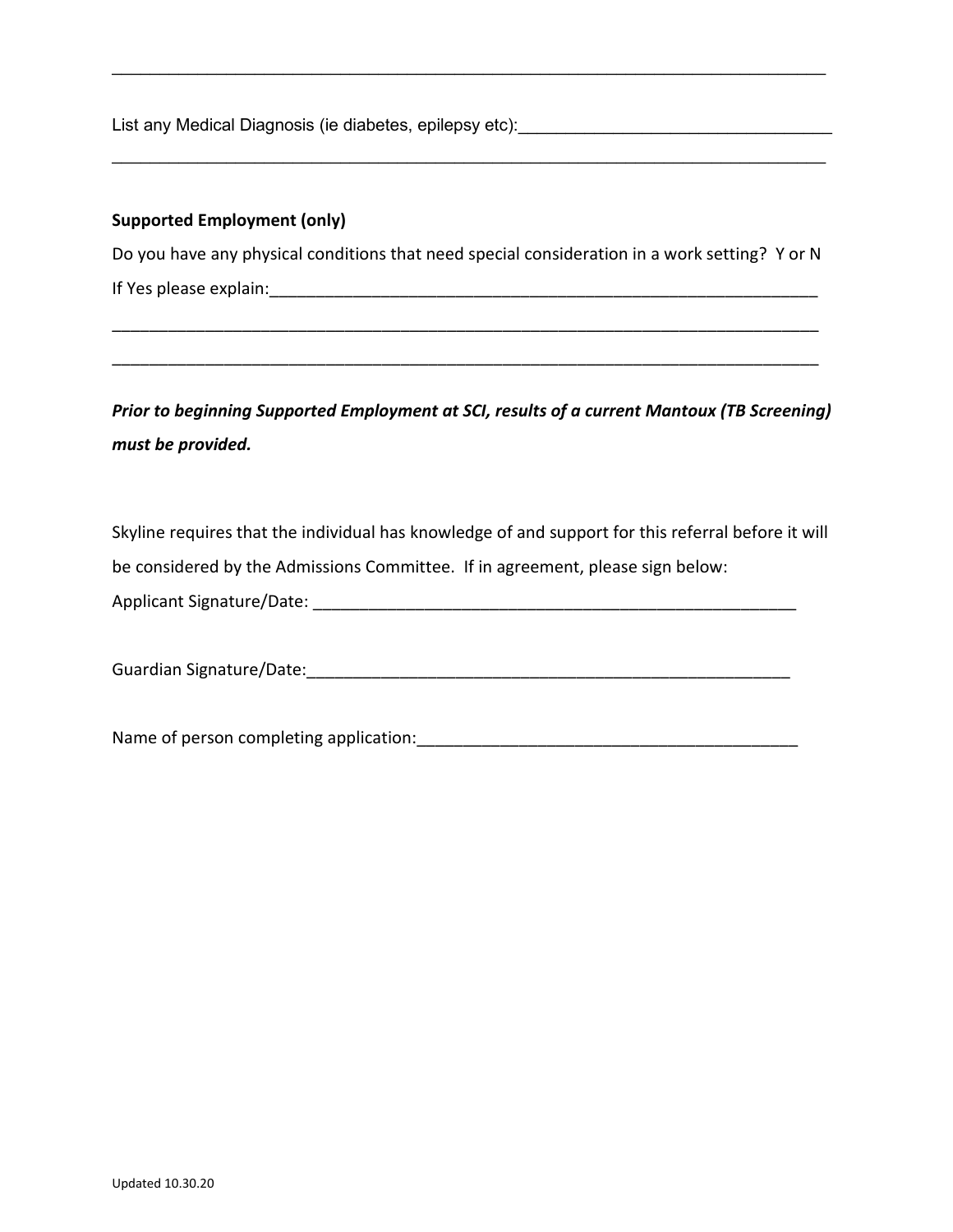

| Age: ________________  DOB:_________________ |                                                                                                                      |
|----------------------------------------------|----------------------------------------------------------------------------------------------------------------------|
|                                              |                                                                                                                      |
|                                              | <u> 1989 - Johann Barn, mars and deutscher Stadt and deutscher Stadt and deutscher Stadt and deutscher Stadt and</u> |
|                                              |                                                                                                                      |
|                                              |                                                                                                                      |
|                                              |                                                                                                                      |
|                                              |                                                                                                                      |
|                                              |                                                                                                                      |
|                                              | Date:__________________                                                                                              |
|                                              |                                                                                                                      |
|                                              |                                                                                                                      |
|                                              |                                                                                                                      |
|                                              | Phone: _______________                                                                                               |
|                                              |                                                                                                                      |
|                                              | <u> 1989 - Andrea Barbara, Amerikaansk politiker (d. 1989)</u>                                                       |
|                                              |                                                                                                                      |
|                                              |                                                                                                                      |
|                                              |                                                                                                                      |
| Special Equipment (specify have or need):    |                                                                                                                      |

Services to be provided: Frequency of services to be provided: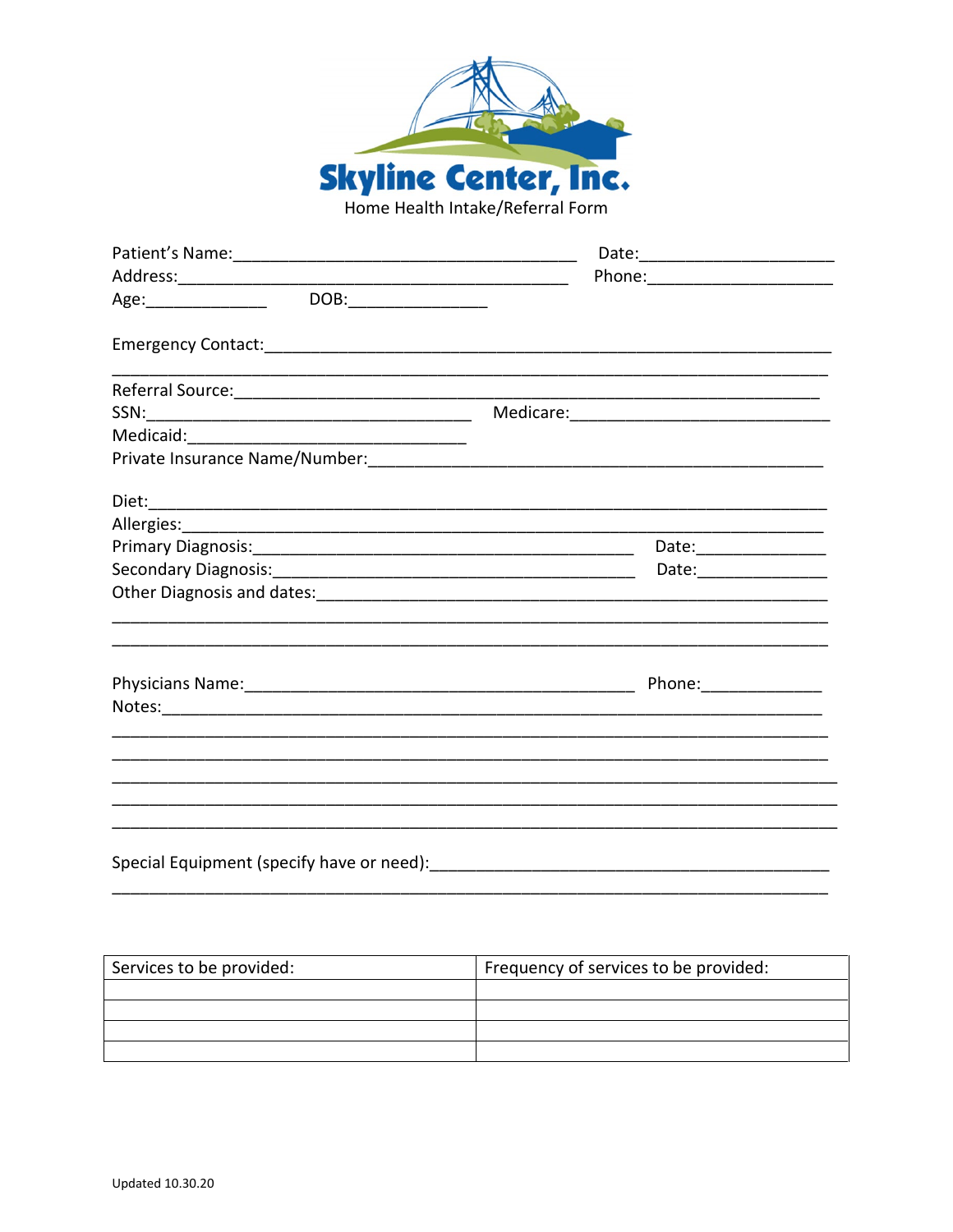



# **Skyline Residential Services, Inc. Rental Application**

| <b>APPLICANT:</b>                                          |                                                                                                                                                                                                                                |  |
|------------------------------------------------------------|--------------------------------------------------------------------------------------------------------------------------------------------------------------------------------------------------------------------------------|--|
|                                                            | Name: $\frac{SSN\#}{P_{\text{LEASE ATTACH COPY OF SOCIAL SECURITY CARD}}$                                                                                                                                                      |  |
|                                                            | Current Address, City, State, Zip: 2008. 2009. 2010. 2010. 2010. 2010. 2010. 2010. 2010. 2010. 2010. 2010. 201                                                                                                                 |  |
|                                                            |                                                                                                                                                                                                                                |  |
|                                                            |                                                                                                                                                                                                                                |  |
|                                                            |                                                                                                                                                                                                                                |  |
| Place of Employment:<br>What are your sources of income?   | <u> 1989 - Johann John Stein, markin film yn y brenin y brenin y brenin y brenin y brenin y brenin y brenin y br</u>                                                                                                           |  |
| Source #1                                                  | Amount of Annual Income                                                                                                                                                                                                        |  |
| Source #2                                                  | Amount of Annual Income                                                                                                                                                                                                        |  |
| Source #3                                                  | Amount of Annual Income                                                                                                                                                                                                        |  |
| Do You Have a Service Plan? If yes, please provide a copy. |                                                                                                                                                                                                                                |  |
| and copy of Guardianship Papers.                           | Do You Have a Guardian? If yes, please provide name                                                                                                                                                                            |  |
|                                                            | In order to assess the effectiveness of our Affirmative Fair Housing Market Plan we need to ask                                                                                                                                |  |
|                                                            | Are you interested in a One Bedroom Or Efficiency Communication of the state of the Bedroom Communication of the Second State of the Second State of the Second State of the Second State of the Second State of the Second St |  |
|                                                            |                                                                                                                                                                                                                                |  |
| <b>RESOURCES:</b>                                          | Do you have a checking acct(s) __________ Amount: _____________________Location: _____________________________                                                                                                                 |  |
|                                                            | Do you have a savings $\text{acct}(s)$ Amount: Location: Location:                                                                                                                                                             |  |
|                                                            |                                                                                                                                                                                                                                |  |
|                                                            |                                                                                                                                                                                                                                |  |
|                                                            | Any other resources or assets:                                                                                                                                                                                                 |  |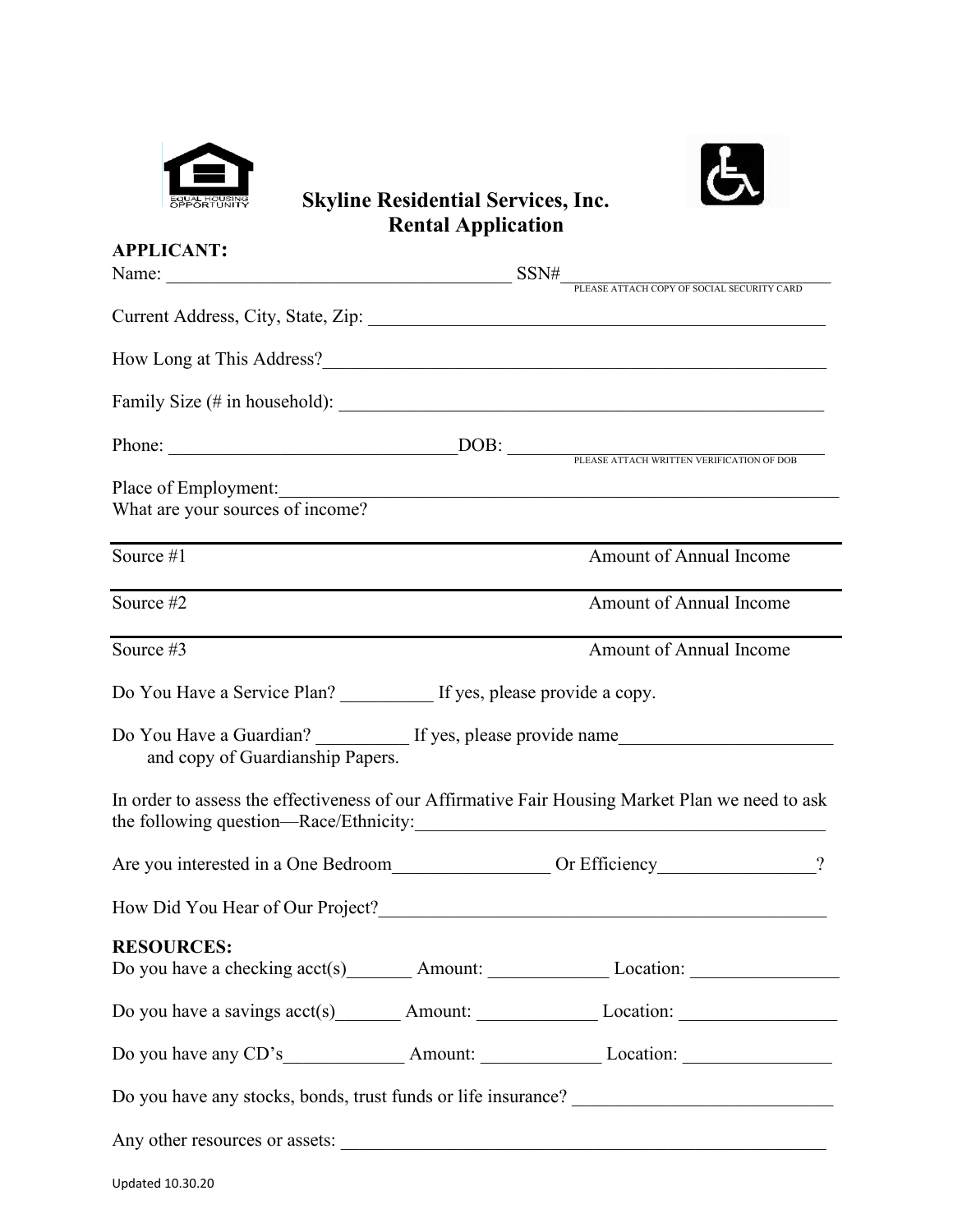What is the name, address and phone number of your financial institution?

| Has any family member disposed of any assets for less than fair market value in the last 2 years? |  |
|---------------------------------------------------------------------------------------------------|--|
| If so what was the amount received?                                                               |  |
| What was the market value at the time of disposition?                                             |  |

The following information is provided to ensure that you are informed of your rights and responsibilities as a tenant of a HUD assisted project:

You are required to sign releases in order to verify your income i.e. social security, bank, employment etc. upon filling out this application. These will be sent out to verify your income and to calculate your rent, although a final decision will not be made until all of the verifications are complete.

A social security number is required at the time of application. If you have not been assigned a number you need to provide a written certification signed and dated. Individuals have 60 days from the date of the certification to obtain and supply documentation to verify the disclosed social security numbers.

HUD will compare the information that you provide with the information that Federal, State, or local agencies have regarding your family's income and household composition.

Federal law prohibits the owner from discriminating against individuals with handicaps. Skyline Residential Services will make reasonable accommodation to people who are deaf or blind, by providing printed materials in Braille when requested, and by obtaining telecommunications equipment. Residential Services will also ensure that all of its offices and rental locations are accessible. In summary, owners have responsibilities for making reasonable accommodations in policies, providing auxiliary aids, making units and facilities accessible and permitting handicap persons to use assistive animals when they may provide the tenant with equal housing opportunities.

Also, accepted are applications from people with chronic mental illness who are limited in their ability to live independently and could benefit from more suitable housing conditions. Chronic mental illness is defined as a persistent mental or emotional impairment that limits the individual's ability to live and

perform activities of daily living in an independent manner.

Students under the age of 24, and enrolled at an institution of higher learning, either full or parttime, may make application for housing and housing assistance. The student must meet the age and enrollment criteria, above, and must disclose veteran and marital status to the owner, as well as information about their dependents. If the student is not a veteran, married, or does not have dependents, then the owner will conduct a two-part test to determine if the student is eligible for Section 8 assistance, and if his or her parents, either singly or jointly, are eligible for Section 8 assistance. If the parents are ineligible then the student must prove his or her own eligibility and demonstrate his or her independence from them as explained in Vol. 71, No. 68, Part II, Department of Housing and Urban Development, Eligibility of Students for Assisted Housing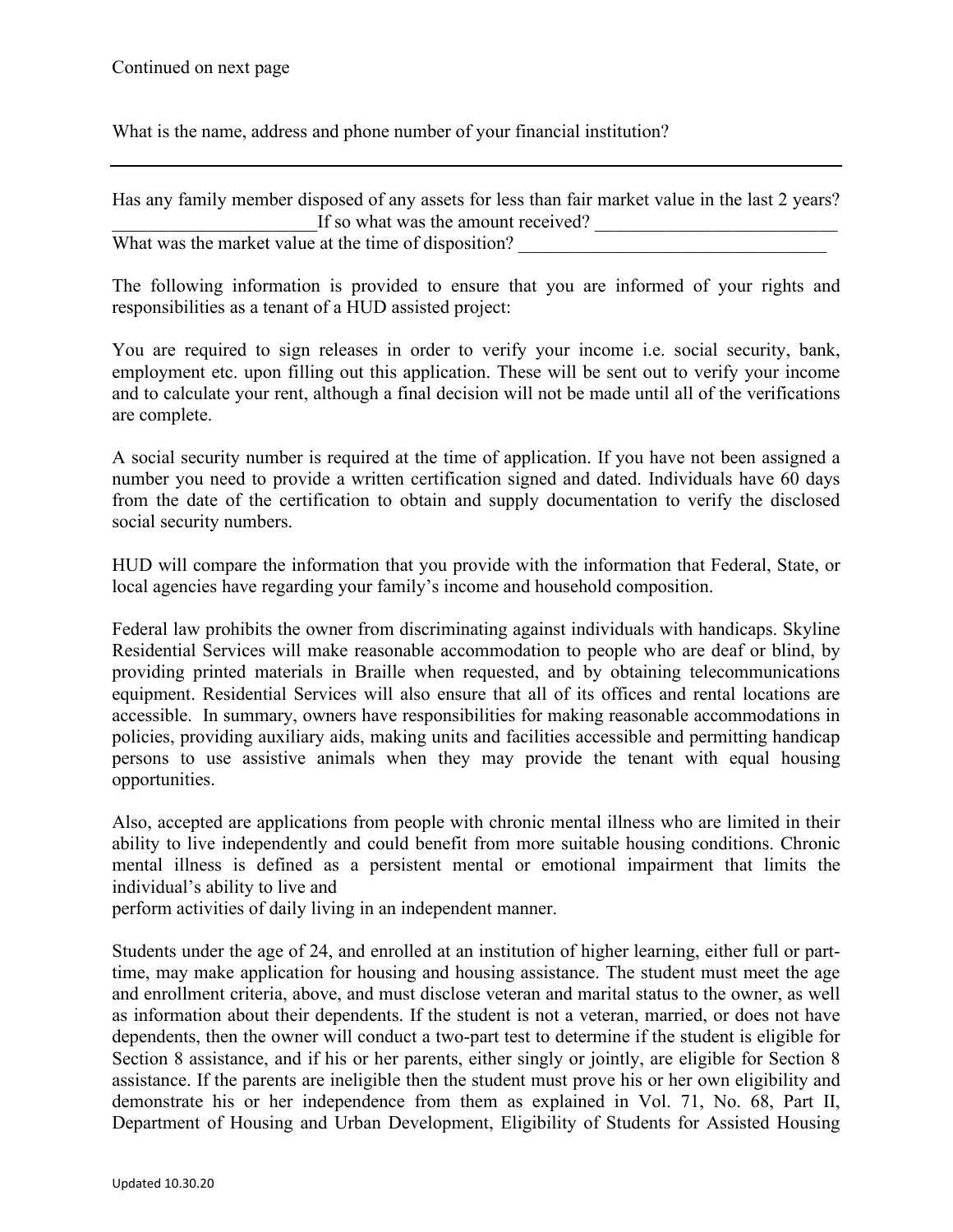Under Section 8 of the U.S. Housing Act of 1937; Supplementary Guidance; II. Guidance, B. Student Eligibility Requirements.

Skyline Residential Services, Inc. as the landlord of this project does not restrict or discriminate against any applicant or tenant because of the ownership of pets. You are allowed to keep common household pets i.e. cat, dog, bird, fish, rodents, or turtles in the project as long as you as the tenant uphold the established list of pet rules in the pet policy addendum to the lease and you pay the pet deposit of \$300.00(cats and dogs only.)

Meal service is not a condition of occupancy. The project will not provide you with meals. This is your responsibility and you are not charged for any such service.

I hereby certify that I have received a copy of this application and that the information I am providing is true and correct to the best of my knowledge and belief. I understand that if it is determined that I willfully misrepresented any facts then this application can be denied for that reason.

\_\_\_\_\_\_\_\_\_\_\_\_\_\_\_\_\_\_\_\_\_\_\_\_\_\_\_\_\_\_\_\_\_\_\_\_\_\_\_\_\_\_\_\_\_\_\_\_\_\_\_\_\_\_\_\_\_\_\_\_\_\_\_\_\_\_\_\_\_\_\_\_\_\_\_\_\_

Applicant's Signature Date

\_\_\_\_\_\_\_\_\_\_\_\_\_\_\_\_\_\_\_\_\_\_\_\_\_\_\_\_\_\_\_\_\_\_\_\_\_\_\_\_\_\_\_\_\_\_\_\_\_\_\_\_\_\_\_\_\_\_\_\_\_\_\_\_\_\_\_\_\_\_\_\_\_\_\_\_\_ Skyline Residential Services, Inc. representative Signature Date

Revised: 2-25-13/6-19-07/5-21-02

\_\_\_\_\_\_\_\_\_\_\_\_\_\_\_\_\_\_\_\_\_\_\_\_\_\_\_\_\_\_\_\_\_\_\_\_\_\_\_\_\_\_\_\_\_\_\_\_\_\_\_\_\_\_\_\_\_\_\_\_\_\_\_\_\_\_\_\_\_\_\_\_\_\_\_\_\_\_ Guardian's Signature, if applicable Date